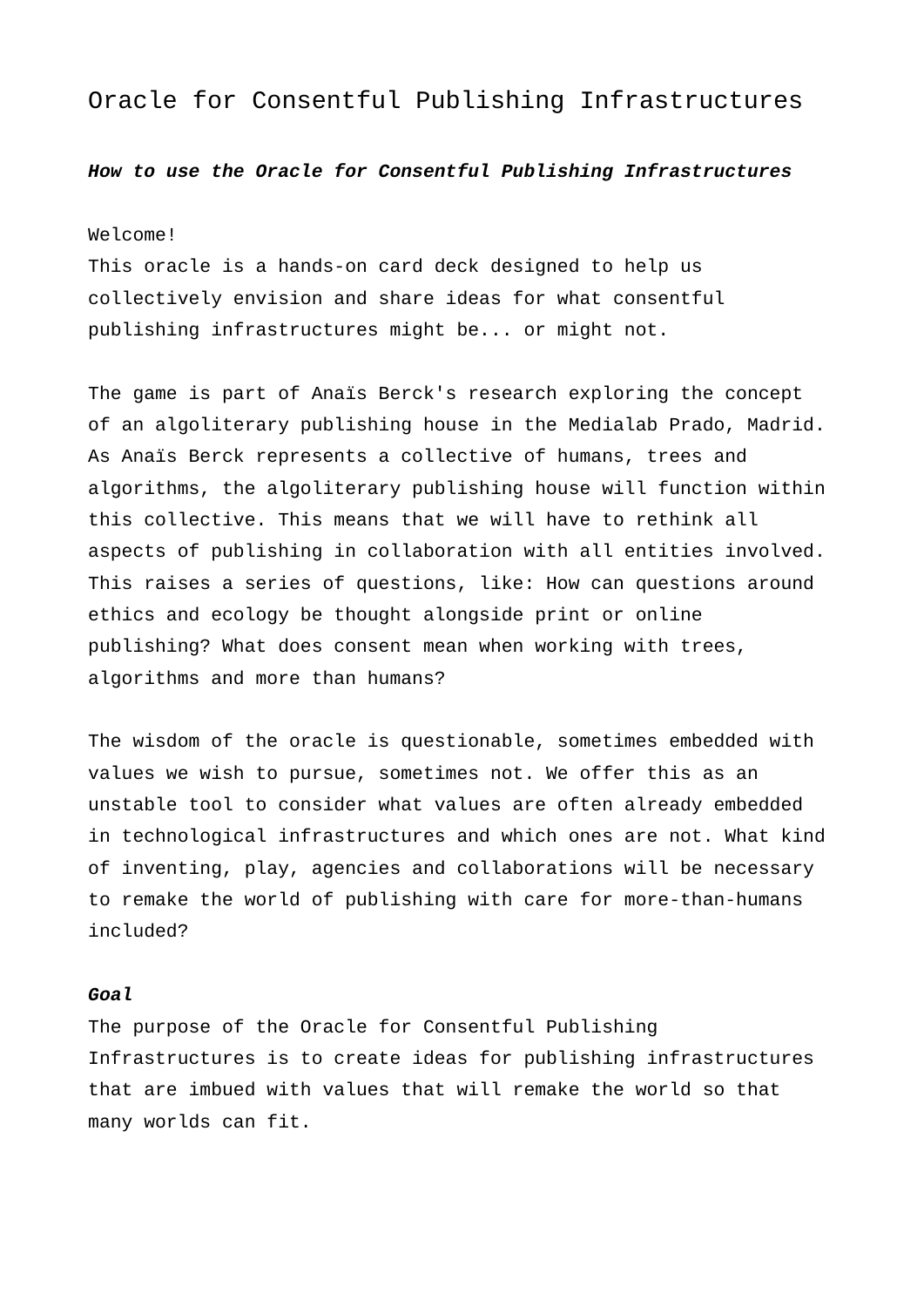Take anywhere between 10 / 20 minutes for each step depending on how long you have for the activity.

**1. Consult the Oracle** - Each group/person takes: 1 or 2 Values Cards 1 Object Card 1 Situation Card -- 1 Places Card

\*as we are online, I can either roll a dice for you, or you can say what numbers you like\*

#### **2. Read your cards**

Value card(s): Each Value card represents a value from the texts we encountered this week. Take a moment to reflect individually and/or discuss in your group, what this value means to you. Do you wish to take this value into your work or leave it behind?

If you decide to leave it behind, keep working with this value and write down three steps in each direction away from this value, what is the most intense version of this value, what is the furthest value from this one? For example if you had 'optimisation' - perhaps the steps towards more intensity of this value would be: extraction, removal of bodies, automation - and the steps away from optimisation might be - slowing down, working with problems, doing very little. Consider what this spectrum of values around 'optimisation' is and keep brainstorming until you have an intensity of this value that works for you. Once you have finalised this, continue on.

\_Object card: Each Object card represents an object referenced in our text from this week.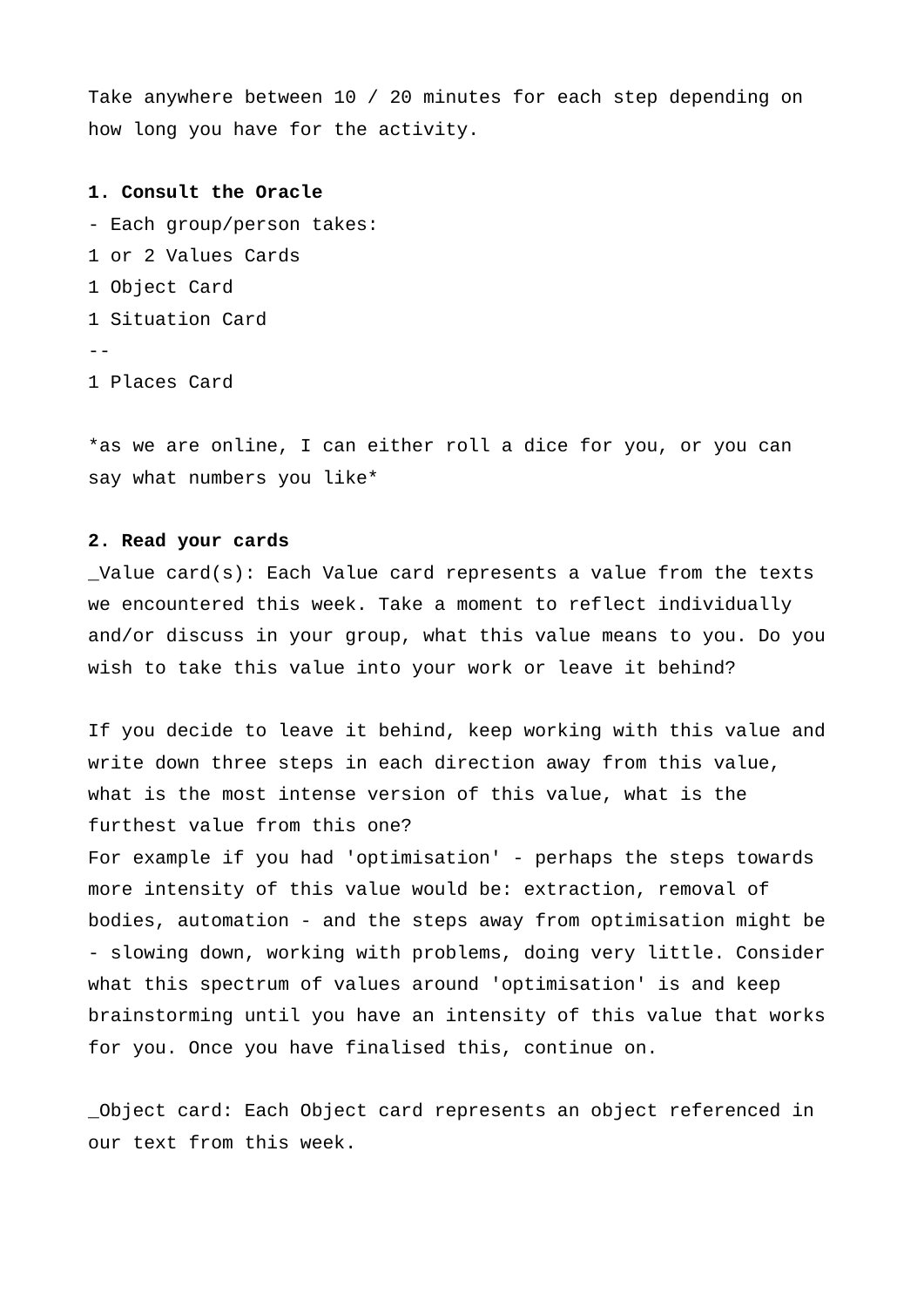\_Places card: the place cards all say the same thing. "Be in your own body. Be in the place you inhabit." Some speculative design exercises encourage you to imagine that you are another kind of person, but trans\*feminism encourages us to recognize the importance of situated and embodied knowledge. Instead of pretending that you are someone else and you know what they need, take a moment to reflect on who you are. What body are you in? Where do you live? What privileges and burdens do your body and place provide?

\_Situation card: Situations cards provide you with a situation that you need to deal with. This is a way to focus your energy on an apparatus that you might want to transform.

#### **3. Create your Publishing Infrastructure!**

Your goal is to envision a consentful publishing infrastructure that:

\_is embodied in your Object;

\_is guided by your Values;

\_is developed by and for your People, in your Place;

\_and will help you work with the situation presented to you by the oracle.

Remember, it's the future, so objects are not limited by today's capabilities... everything's possible!

Some things we are working with that we invite you to think with are: algorithms, trees, more-than-humans, books, publishing, humans.

This speculative exercise should have a title, a diagram or drawing of your publishing infrastructure, and a brief description of how it works and what it creates. You can make use of the template that comes with the cards.